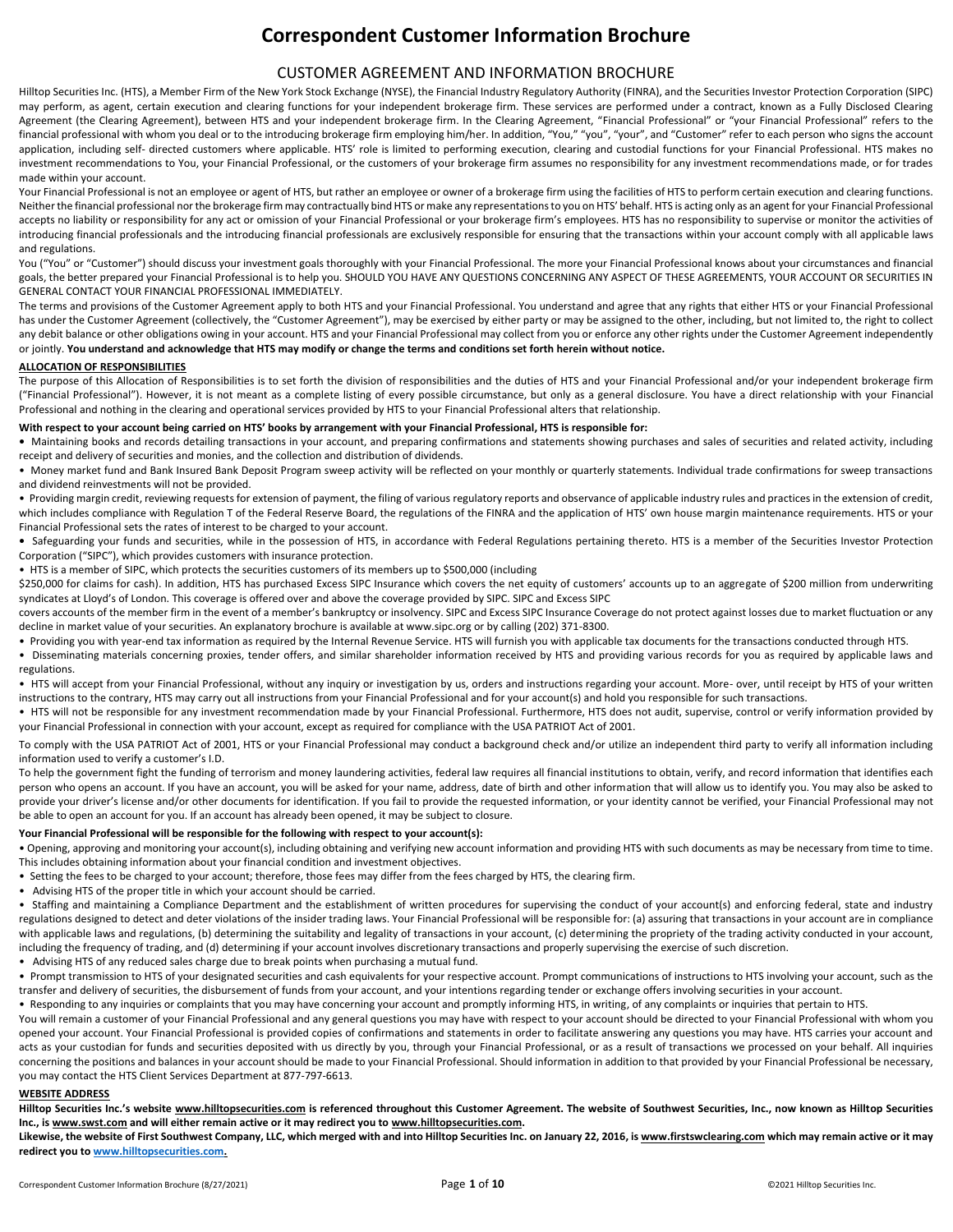#### **TAX and LEGAL ADVICE**

**HTS cannot offer or issue tax or legal advice to you or your Financial Professional. Where specific tax or legal advice is necessary or prudent, HTS recommends that you consult with your own tax or legal counsel.**

#### **CASH ACCOUNT AGREEMENT**

In consideration for HTS opening and maintaining one or more cash accounts, you agree to be bound by the terms and conditions of the Customer Agreement, which may be amended at HTS' discretion, as follows:

- **1. Applicable Rules and Regulations.** All transactions made for you are subject to the constitution, rules, regulations, customs, usages, rulings and interpretations of the exchange or market, and its clearing house, if any, where the transactions are executed, as well as the mandates of the NYSE, FINRA, the United States Securities and Exchange Commission (SEC), and the Federal Reserve Board. The transactions shall also be subject to all applicable federal and state laws, rules and regulations, and will be construed in accordance with the laws of the State of Texas. It is important that you understand that your property may be transferred to the applicable State if no activity occurs in your account within the time period specified by State law.
- 2. Capacity to Contract, Customer Affiliation. You represent being of legal age, and not an employee of any exchange, member firm of an exchange or FINRA, bank, insurance company, or trust company, and that HTS will be promptly notified upon such association. You also represent that no one has an interest in this account or your other accounts with HTS, other than those signing the appropriate account documents.
- **3. Binding Upon Customer's Estate**. You hereby agree that the Customer Agreement will be binding upon Customer's heirs, executors, administrators, personal representatives and assigns, and that any successor will be notified of the Customer Agreement's provisions.
- **4. Important Information About Procedures for Opening a New Account.** To help the government fight the funding of terrorism and money laundering activities, federal law requires all financial institutions to obtain, verify, and record information that identifies each person who opens an account.
- **5. Agreement Contains Entire Understanding/Assignment**. The Customer may not assign the rights and obligations in the Customer Agreement without first obtaining the prior written consent of a duly authorized officer of HTS.
- 6. Severability. If any provision of the Customer Agreement is held to be unenforceable by any law, rule, administrative order or judicial decision, that determination shall not affect the validity of the remaining provisions.
- **7. Waiver and Modification.** Except as specifically permitted in the Customer Agreement, no provision may be waived or amended unless it is agreed to in writing and signed by a duly authorized officer of HTS. You further understand that the failure to exercise any right or obligation granted by the Customer Agreement will not be considered as a waiver of that right or obligation.
- **8. Opening an Account** Before an account can be opened, you must furnish your Financial Professional with certain information, including your name, address, Social Security number or tax identification number, citizenship, age, occupation, bank or other brokerage reference, as well your financial situation (net worth, income, investment experience, investment objective). Your Financial Professional has the responsibility for opening, approving and monitoring your account. Your Financial Professional must obtain and is responsible for new account documentation, knowledge of customer and customer investment objectives, new account approval or rejection, determining the commission charged, review of orders and accounts, supervision of orders and accounts, furnishing of investment advice, handling and supervision of discretionary accounts, and the handling of accounts for employees or officers of member organizations, selfregulatory organizations and other financial institutions. Each account opened is subject to HTS' acceptance and HTS reserves the right to close or restrict an account or reject a transaction at anytime. HTS and your Financial Professional reserve the right to conduct background checks on account holders at any time, including obtaining credit reports. If requested, you will sign a separate release authorizing the release of credit information.
- **9. Backup Withholding.** Federal law requires, for U.S. persons, a specified percentage of reportable interest, dividends, and proceeds from the sale of securities be withheld, unless you furnish a correct taxpayer identification number. To avoid this "backup withholding" complete and return the New Account Application, which includes the substitute W-9 Form, certifying that the taxpayer number you are furnishing is correct and that you are not subject to backup withholding. For most individuals, your taxpayer identification number and Social Security number are the same. Foreign persons claiming foreign status must complete the IRS W-8BEN Form (for joint foreign accounts, each owner submits a W-8BEN).
- **10. FATCA Withholding.** Due to the enactment of the Foreign Account Tax Compliance Act (FATCA), if HTS cannot reliably associate a payment with valid documentation from the foreign person(s), HTS must presume the account is domestic, backup withhold and produce a 1099 tax statement for the period of time the foreign account is not properly documented. Foreign Financial Institutions (FFIs) and Non-Financial Foreign Entities (NFFEs) must submit a valid IRS Form W-8BEN-E. If HTS does not receive valid documentation, FFIs and NFFEs are subject to 30% FATCA withholding. In addition, if the account is classified as a United States Financial Institution (USFI) and HTS does not receive a valid IRS Form W-9, HTS is required to treat the USFI as foreign, subject to 30% FATCA withholding and produce a 1042-S tax statement for the period of time the USFI is not properly documented.
- 11. Cash Account. Your brokerage cash account does not provide for the extension of credit (margin), and you must pay in full for any security that you purchase. Regulation T of the Federal Reserve Board and certain Exchange rules require settlement of the purchase or sale of securities on the settlement date, which is usually two (2) business days following the transaction. When you buy a security, prompt payment by personal check, wire transfer, cashier's check or money order payable in U.S. funds to the order of HTS must be received into your account. Your
- Financial Professional can tell you the amount due shortly after any purchase. HTS will prepare and send a confirmation to you as soon as possible after execution of your order. You should not wait for the arrival of the confirmation before paying, since funds must be received by the settlement date. Federal Regulation T requires HTS to liquidate securities for which prompt payment is not received. In that event, you will be responsible for any resulting loss, will not be entitled to any gain, and your account will be restricted for 90 days.
- When you sell your stock it is essential that you deliver the certificate promptly to your account at HTS. The proceeds of a sale cannot be paid to you until HTS' receipt of your stock certificate in good, deliverable form by the settlement date. If HTS does not receive the securities that you sold within a reasonable amount of time after settlement date, your Financial Professional is required to purchase the securities in the open market. Again, you will be responsible for any resulting loss, will not receive any gain, and your account will be restricted for 90 days.
- The proceeds of a sale will be either retained in your account or, if you so request, the funds will be mailed to you. You may also request that sale proceeds, dividends and interest be automatically deposited to your bank account by electronic funds transfer. In general, it is HTS' policy that funds cannot be withdrawn against a deposited check within ten (10) business days of the date of deposit.
- 12. Interest on Cash Balances All balances in the Cash and Margin account types will be net together. If the netting results in a settled debit, debit interest will be charged. If the netting results in a settled credit, credit interest will be paid. Interest will be paid on those net credit balances that accrue \$1.00 or greater of interest during the month. Please refer to Section 40 "Securities Industry Protection Corporation (SIPC) and Excess SIPC Coverage" for a discussion of your account protection. Please consult your Financial Professional for additional information.
- 13. Compensation to HTS. HTS may receive compensation for establishing relationships through which investment products are made available which could result in a lower rate of return to the client. This compensation may include non-cash items such as reciprocal arrangements, discounts, rebates or reductions or credits against fees that would otherwise be payable in full by your Financial Professional or HTS.
- 14. Sweep Program. Sweep Program is a service provided by HTS to its customers offering you the option of automatically transferring excess cash balances in your securities account to either an account at a bank whose deposits are insured by the FDIC or a money market mutual fund product. A sweep of your excess cash balance allows you to earn interest on the funds while retaining the flexibility to quickly access that cash to purchase securities or withdraw it. To participate in the HTS sweep program, you must select a sweep option upon account opening. HTS may change the products available under the sweep program. For existing accounts, please notify your Financial Professional if you wish to sweep cash balances to the Bank Insured Deposit, Dreyfus General Money Market Fund, or other selection. If you decline participation in the sweep program, fail to make a sweep program election, or if your account is ineligible to sweep, excess cash balances must be retained in an interest- bearing SIPC insured credit investment pending (CIP) account held at HTS.

Unlike cash accounts, individual retirement accounts and qualified retirement plan accounts may not retain excess cash balances in CIP. Therefore, these specific types of accounts must affirmatively select either the money market fund option or Bank Insured Deposit option.

 HTS must provide any customer participating in its sweep program at least thirty (30) days written notice of (1) changes to the terms and conditions of the sweep program and any products currently available through the sweep program, (2) any changes, additions or deletions of products available through the sweep program, and (3) changing customer's investment through the sweep program from one product to another.

The Bank Insured Deposit is a program which involves a series of FDIC-insured bank accounts maintained at various participant banks, including PlainsCapital Bank, an affiliate of HTS. A list of participant banks is available on our website at www.hilltopsecurities.com. Additions and changes to this list will also be posted on this website. Please consult your Financial Professional, as certain types of accounts may not be eligible to invest in the Bank Insured Deposit. If your account is ineligible, excess cash balances will be retained in an alternate fund or CIP. It is important that you understand the unique nature, insurance coverage and risk associated with each type of account. SIPC coverage does not protect cash balances created and maintained solely for the purpose of earning interest, so funds in money market or CIP accounts must be intended for future reinvestment.

 HTS may temporarily suspend or discontinue the sweep arrangement, or change the timing or frequency of the sweep, anytime without advance notice to you. If HTS fails to sweep your uninvested funds in the manner described in the Customer Agreement, HTS' liability is limited to the actual amount of the dividends or interest you would have earned had the sweep been performed. HTS may automatically sweep funds from your sweep account to your brokerage account anytime without advance notice to you to pay for securities transactions and withdrawal requests, satisfy a debit balance, settle any other obligation you owe HTS, pay your margin loan, provide necessary collateral in your margin account, or for any other permissible purposes.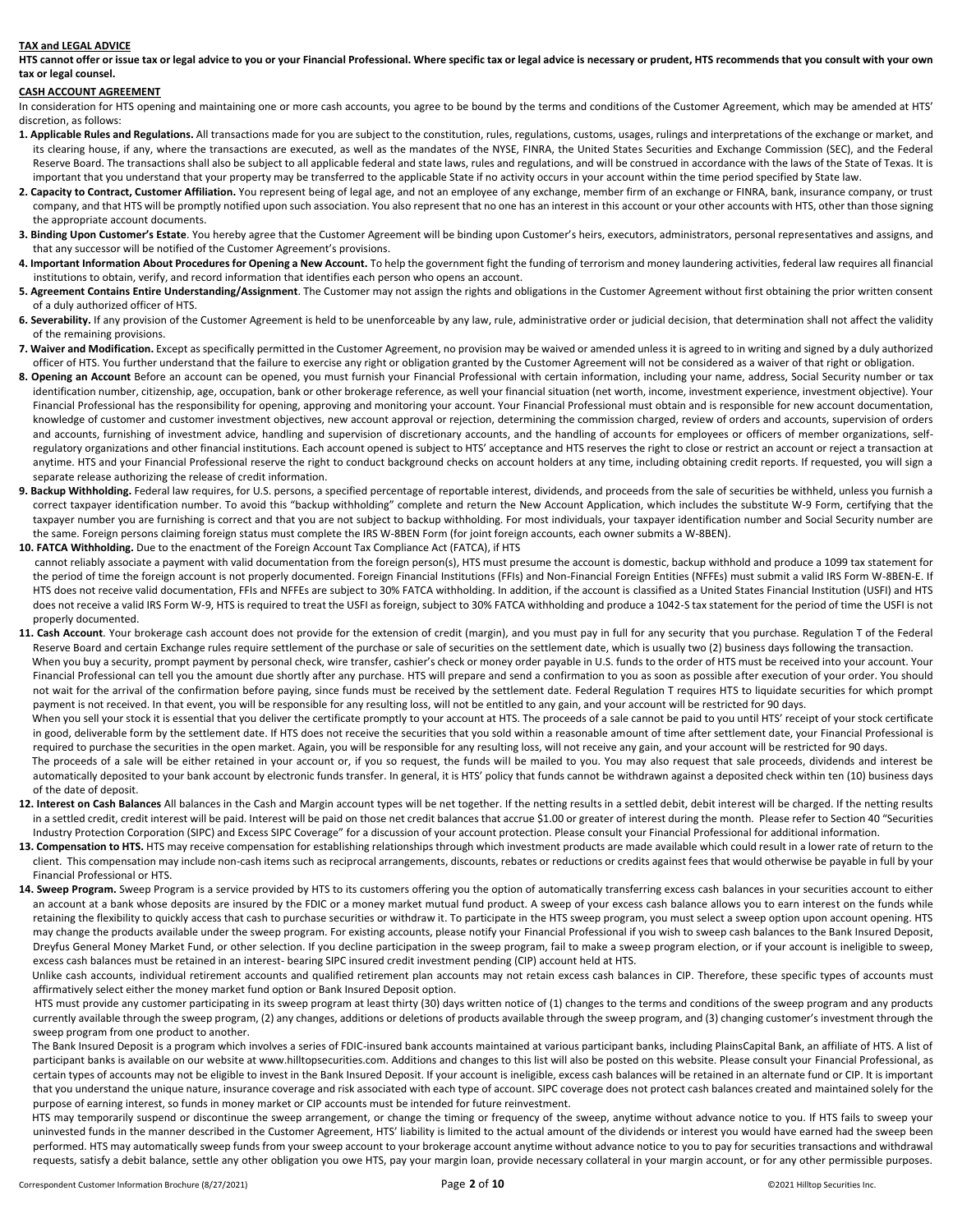Should you wish to access these funds or for information regarding the fund rates, contact your Financial Professional or visi[t www.hilltopsecurities.com.](http://www.hilltopsecurities.com/) With ongoing changes to the rates of return for the available sweep options, your personal financial circumstances and market conditions, you should always consider all of your investment options.

a. Bank Insured Deposit. HTS anticipates receiving fees, including fees for administrative services, and other financial benefits for providing sweep funds to our sweep program administrator and participant banks, including our affiliate PlainsCapital Bank. HTS anticipates the participant banks will receive a financial benefit from the use of sweep funds, such as net interest income. A portion of fees received may be paid to your Financial Professional. The FDIC insures bank deposit accounts such as checking, interest bearing checking and savings accounts, money market deposit accounts, and certificates of deposit (CDs) if an insured bank or savings association fails. Your bank deposits are generally insured up to \$250,000 per account holder, while your IRA and other qualifying self-directed retirement funds on deposit are separately insured up to \$250,000. The FDIC does not insure the money you invest in stocks, bonds, mutual funds, life insurance policies, annuities, or municipal securities, even if you purchased those products from an insured bank. Other accounts you maintain at a participant bank may affect your FDIC insurance coverage. If your funds on deposit exceed the applicable FDIC insurance limit of \$250,000 per account holder (\$250,000 for qualifying retirement accounts), the FDIC will not insure your funds in excess of the limit. If you have a deposit with one of the participant banks that is separate from a balance in the Bank Insured Deposit, please notify your Financial Professional if the combined deposits are in excess of \$250,000. Account balances in excess of the combined coverage limits of the participant banks will be retained by HTS either in a CIP account or to a money market fund, dependent on the type of account and your sweep program selection. For an up-to-date combined coverage limit based on the number of participant banks, please go to www.hilltopsecurities.com. Additional information regarding FDIC coverage is available at www.fdic.gov. Please consult your Financial Professional, as certain types of accounts may not be eligible to invest in the Bank Insured Deposit. Please refer to the Firm's Bank Insured Deposit Program Terms and Conditions document for additional information. A copy of this document may be obtained from your Financial Professional.

Hilltop Securities has a conflict of interest with respect to Bank Insured Deposit Program, because the banks participating in program (including PlainsCapital) have discretion in determining how much interest to pay on program deposits, and Hilltop Securities has discretion in determining how much of that bank interest rate is paid to customers in the program and how much of the bank interest rate to retain itself as a Program Fee. The banks (including PlainsCapital) have a financial interest in paying a lower interest rate so that their net interest income is increased, and Hilltop Securities has a financial incentive to pay a lower rate to customers so that its fees are increased. By contrast, a money market mutual fund has a fiduciary duty to seek the highest possible return for customers consistent with its investment strategy. Hilltop Securities does not share any fees received in the Bank Insured Deposit Program or any revenue received in connection with its IARs.

Interest on funds in a bank insured deposit account is accrued daily, compounded monthly, and credited to your account monthly. Interest begins to accrue on the date of deposit in the Bank Insured Deposit up to, but not including, the date of withdrawal. The daily balance method is used to calculate the interest on these accounts. The daily rate is 1/365 (or 1/366 in a leap year) of the interest rate. Account rates are set in accordance with other Bank products and may be changed at any time. The rate of return paid on Bank Insured Deposit funds may vary from the rates of return available to account holders making deposits with the Bank directly, through other types of accounts at your brokerage, or with other depository institutions in comparable accounts. The bank insured deposit account may be more profitable to HTS and its affiliates, than other available sweep options. You should compare the terms, rates of return, required minimum amounts, charges and other features with other accounts and alternative investments.

- b. **Money Market Funds** Money market mutual funds, including the Dreyfus General Money Market Fund, which may also be available as a customer- selected sweep option, are registered with the SEC pursuant to the Investment Company Act of 1940, and are treated as securities. Please refer to Section 40 "Securities Industry Protection Corporation (SIPC) and Excess SIPC Coverage". HTS anticipates receiving fees or other financial benefits based on your sweep account balance. For money market funds, those benefits can include annual payments based on the amount you invest in the sweep account. A portion of fees received may be paid to your Financial Professional. Please note that shares in a money market fund are not FDIC-insured, not guaranteed by the federal government, and are not deposits or obligations of any bank or guaranteed by any bank. There can be no assurance that a money market fund will be able to maintain a stable net asset value of \$1 per share. Tax-exempt money market funds may be subject to the alternative minimum tax. See the money market fund prospectus for more complete information, including terms, management fees, prevailing rates, and expenses. You can obtain a prospectus by contacting your Financial Professional. You should consider the fund's investment objectives, risks, and expenses carefully before investing.
- 15. Joint Accounts Joint account customers agree, that the signatories, jointly and severally, have the authority on behalf of the account to do all acts and have all rights, responsibilities and obligations that an individual account holder may have. Joint account customers, jointly and severally, agree that each joint account customer will have authority on behalf of the account to buy, sell and otherwise deal in securities; to receive on behalf of the joint account demands, notices, confirmations, reports, statements of account, and communications of every kind; and to deal with the financial professional on behalf of the joint account as fully and completely as if the Customer alone were interested in the account. This may all be done without notice to others interested in the account. Your Financial Professional is authorized to follow the instructions of any of the account holders in every respect concerning the joint account. In the event of deliveries of securities or payments to any of the joint account parties, your Financial Professional will be under no duty or obligation to inquire into those deliveries or payments. Joint authority will remain in force until your Financial Professional receives written notice of revocation. Your Financial Professional, however, is authorized, at the account holders' discretion, to require joint account action by the joint tenants with respect to any matter concerning the joint account. If the Joint Tenants with Right of Survivorship box has been marked, on the death of any account holder, the deceased party's ownership of the account passes to the surviving account holders.

The liability with respect to said account shall be joint and several. All property shall be subject to a lien in the financial professional's favor for the discharge of the obligations owed the financial professional. It is understood that the lien be in addition to and not in substitution of the rights and remedies the financial professional would otherwise have.

It is further agreed that the estate of any of the account holders who have died will be liable, and each survivor will continue to be liable, jointly and severally, to the financial professional for any net debit balance resulting from transactions initiated prior to the receipt by the financial professional of the written notice of the death, incurred in the liquidation of the account, or the adjustment of the interests of the respective parties.

- **16. Custodial Accounts.** It is agreed that all accounts opened under the Uniform Gift to Minors Act (UGMA), the Uniform Transfers to Minors Act (UTMA), or similar state statutes will be properly created and that all property so transferred will be done in compliance with such applicable statutes. There will be good faith reliance upon the instructions given, representations made and actions taken by a transferor or custodian. Further, the custodian represents and warrants that the assets in the account belong to the minor and that all such assets, whether or not transferred out of the UGMA or UTMA account, will only be used for the benefit of the minor.
- 17. Employee Stock Option Plans. With HTS' and your Financial Professional's consent, you may exercise employee stock options or execute other employee stock plans through them. In such instances, by your signing the New Account Application, you represent to the issuer of such securities that HTS may make payments from your account for the cost of the securities. You understand that once those instructions have been accepted by HTS, they are not revocable or amendable by you, and that you agree to hold HTS and your Financial Professional free and harmless from any liability, cost or expenses associated with the market fluctuation of the stock price of the subject security. You understand that prior to acceptance of your instructions, HTS must verify that the issuer will promptly deliver a readily marketable security in negotiable form, and that you must designate the account into which the securities are to be deposited.
- 18. New Issues In connection with certain public offerings of securities, after a registration statement has been filed, you may be permitted to enter a conditional offer expressing your offer to purchase securities "when and if issued." You understand that a conditional offer is an offer to purchase public offering securities which (i) cannot be accepted until such time (the "Time of Effectiveness") as the public offering securities have been effectively registered, but (ii) may be accepted, in whole or in part, immediately upon such Time of Effectiveness without any further action or consent on your part. You will be entitled to cancel any conditional offer at any time prior to the time that the Time of Effectiveness has occurred and your offer accepted. Each conditional offer or subscription will be authorized by you and accepted with the understanding that an actual purchase is intended and that it is your obligation to pay for the purchase upon our demand. HTS and your Financial Professional's processing of any conditional offer or subscription will be subject to certain rules and regulations, which are subject to change at any time without notice. You understand that entering a conditional offer or a subscription in no way entitles you to purchase any securities, and that HTS and your Financial Professional reserves discretion to reject any offer for any reason, to allocate securities on any basis, or to change methods for allocating securities at any time and without notice. You also understand that HTS and your Financial Professional may require that your account contain available funds equal to or greater than the purchase price reflected by your offer. Any offer inadvertently accepted without sufficient funds in your account will be subject, at HTS' discretion, to cancellation or liquidation. You are responsible for your offers, including any purchases which exceed available funds. If funds are not available in the account and an offer is accepted, your payment must be immediately submitted to HTS. If payment is not received, or as market conditions warrant, at HTS' discretion, your account may be liquidated without prior notice. In the event your account is liquidated, you will be liable for resulting losses and all associated costs incurred by HTS.
- **19. Callable Securities.** HTS, in accordance with FINRA Rule 4340 (Callable Securities), has a lottery process in place which will allocate among its customers, on a fair and impartial basis, the securities to be redeemed or selected as called in the event of a partial redemption or call. You may access the firm's allocation procedures on the firm's website at www.hilltopsecurities.com. HTS will provide hard copies of the allocation procedures upon request.
- 20. Restricted Securities. You agree to advise HTS and your Financial Professional as to the status of any securities that fall under Rule 144,145, 148, and 701 of the Securities Act of 1933, as amended, and to timely deliver the appropriate paperwork to ensure clear legal transfer and good delivery of such securities.
- 21. Foreign Income Tax Withholding. When dividends and interest are paid on foreign securities, foreign tax is generally withheld from the payment by the paying agent at a tax rate known as the statutory, or maximum, rate and paid to the foreign taxing authority. In many cases investors are resident for tax purposes in countries that have tax treaties with the security's country of issuance. For specific types of investors, these treaties often allow for a favorable rate of withholding, less than the statutory rate.
	- If you invest in foreign securities and are eligible for a favorable rate of withholding on dividends and interest, a residency certification is usually required. Most countries require IRS Form 6166 for US residents. To request a Form 6166, a taxpayer or an authorized representative must submit Form 8802 to the IRS. If your account is eligible for the favorable tax rate, and HTS secures the distribution at the favorable rate at source, the payment will be paid to your account less fees assessed by the depository.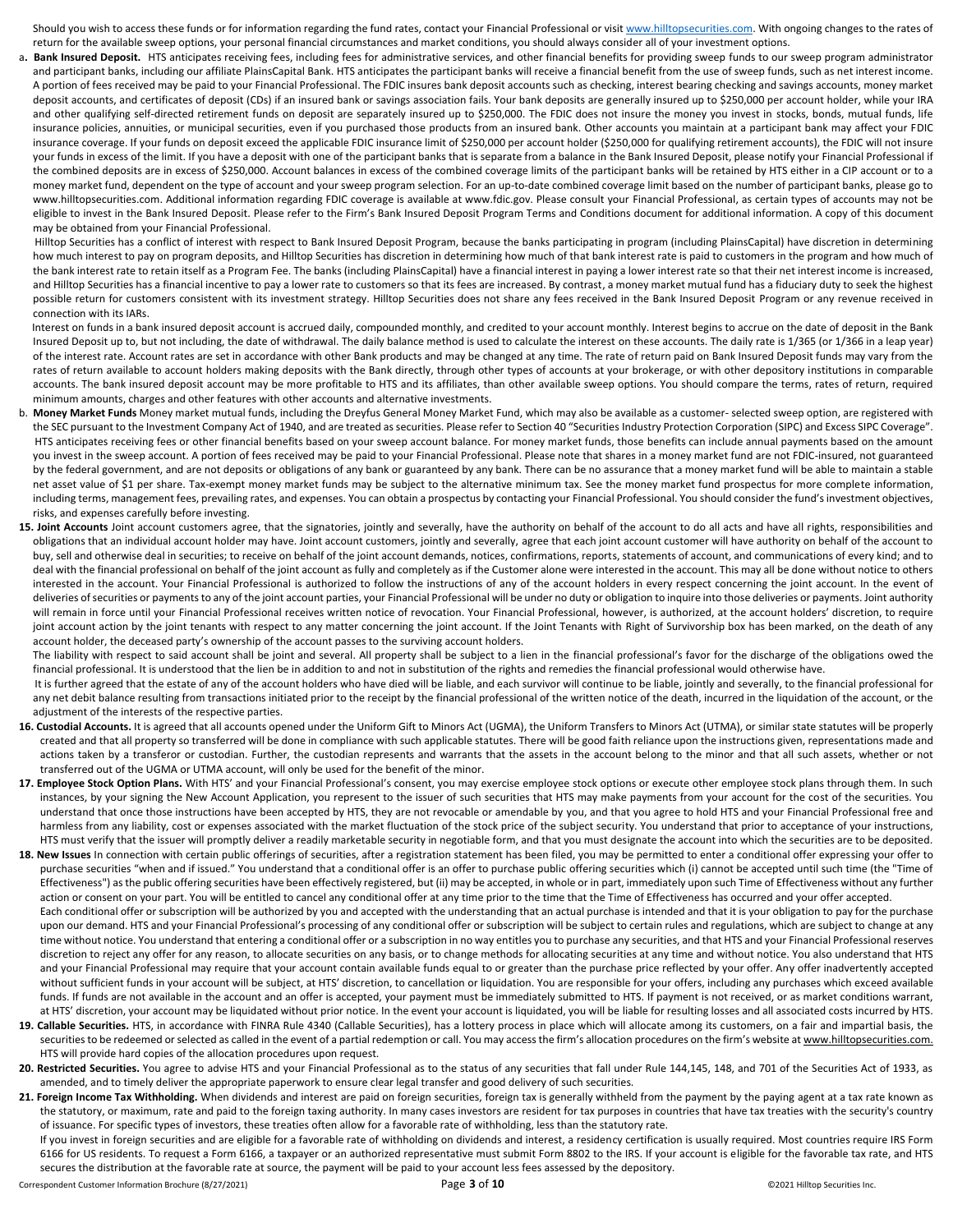22. Customer's Responsibility Regarding Certain Securities. Certain securities may grant the customer valuable rights that may expire unless you take action. These securities include, but are not limited to, warrants, stock purchase rights, convertible securities, bonds and securities subject to a tender or exchange offer. You are responsible for knowing the rights and terms of all securities in your account. HTS and your Financial Professional are not obligated to notify you of any upcoming expiration or redemption dates, or to take any other action on your behalf, without specific instructions from you, except as required by law and applicable rules of regulatory authorities. Similarly, you are responsible for knowing about reorganizations related to securities that you hold, including but not limited to stock splits and reverse stock splits. HTS and your Financial Professional are not obligated to notify you of any such reorganizations. If, due to a reorganization, you sell more shares of a security than you own, if you become uncovered on an options position, or if you become otherwise exposed to risk requiring HTS or your Financial Professional to take market action in your account, HTS and your Financial Professional will not be

responsible for any losses you incur. Overselling in a cash or margin account may be an impermissible short sale and may result in your account being restricted. 23. Delivery of Securities. Without abrogating any of HTS' or your Financial Professional's rights under any other portion of the Customer Agreement, and subject to any indebtedness of the Customer to the financial professional, the Customer is entitled, upon appropriate demand, to receive physical delivery of fully paid, transferable securities in the Customer's account.

If transferable physical securities are deposited in an account within ten (10) business days prior to a transfer, such shares will not be released by HTS until the ten-day period has lapsed. In addition, transferable securities purchased and paid for by check will not be released for transfer until ten (10) business days subsequent to the deposit of the check.

- **24. Agency and Principal Transactions.** Many stocks and bonds are not traded on a securities exchange but in what is known as the over-the-counter market (OTC). When you buy or sell a security in this market, your Financial Professional may act as an agent or as a principal. The confirmation, which you receive, will designate the capacity in which your Financial Professional acted. When your Financial Professional acts as a principal, HTS is selling securities to you that it either owns or expects to buy shortly, or is buying securities from you for its own account. When your Financial Professional acts in an agency capacity for you in purchasing or selling securities in the OTC market, your Financial Professional is dealing on your behalf with another Financial Professional/Dealer, which could be HTS, or a customer of HTS. In such a case, the commission will be reflected on your confirmation. Orders that exceed specified criteria may undergo additional review by your Financial Professional and/or HTS.
- **25. Transactions and Settlements**. All customer orders for the purchase or sale of securities and other property will be executed with the understanding that an actual purchase or sale is intended and that it is the Customer's intention and obligation to deliver securities or the necessary funds by settlement date.

 If the Customer fails to deliver to the Financial Professional any securities and other property sold at the Customer's direction, the financial professional is authorized to borrow the securities and other property necessary to enable the financial professional to make delivery. The Customer agrees to be responsible for any cost or loss the financial professional may incur, or the cost of obtaining the securities and other property which the financial professional is unable to borrow. The financial professional is the Customer's agent to complete all such transactions and is authorized to make advances and expend monies as required.

Please be advised that certain orders, at HTS' or your Financial Professional's discretion, may be subject to manual review and entry, which may cause delays in the processing of your orders. You should be aware that with respect to any order, you would receive the price at which your order was actually executed in the marketplace, which may be different from the price at which the security or option is trading when your order is entered. HTS is not liable for any such price differences or delays in the processing of your orders. You also understand that security price quotes provided to you may only be valid for a limited quantity. Orders for large share or principal value amounts may execute in multiple lots and at different prices than previously quoted. HTS reserves the right at its sole discretion to refuse any order or to enact certain requirements for the acceptance of any order without advance notice. You understand that HTS may not be held liable for acting upon false oral instructions or forged documents.

- 26. Stop on Quote Orders HTS accepts orders defined as Market, Limit, Stop and Stop Limit. In addition, we offer "stop on quote" and "stop limit on quote" order types. A stop on quote order to buy (or sell) becomes a market order to buy (or sell) when the NBBO ask (bid) is at or above (below) the stop price, and a stop limit on quote order to buy (or sell) becomes a limit order to buy (or sell) at the limit price when the NBBO ask (bid) is at or above (below) the stop price.
- 27. Execution of Orders/Erroneous Reports. Your Financial Professional can execute your orders to buy or sell securities, or forward them to HTS for execution. Stock and option exchanges have rules governing erroneous reports of executions. The price at which an order is executed will be binding, notwithstanding that an erroneous report may have been rendered or no report was received from the exchange. Also, a report will not be binding if an order was not actually executed but was reported in error.
- 28. Cancellation Requests; Late and Corrected Reports. When you place a request to cancel an order, the cancellation of that order is not guaranteed. Your order will only be canceled if your request is received in the marketplace and matched before your order is executed. During market hours, it is rarely possible to cancel your market order. Do not assume that any order has been executed or cancelled until you have received confirmation from HTS or your Financial Professional. Please be advised that HTS and your Financial Professional may, from time to time, receive late reports from exchanges and market makers reporting the status of transactions. Accordingly, you may be subject to late reports related to orders that were previously unreported to you or reported to you as being expired, cancelled, or executed. Further, any reporting or posting errors, including errors in execution prices, will be corrected to reflect what actually occurred in the marketplace.
- 29. Dividend Reinvestment Program (DRIP Program). With this feature, all dividends paid by eligible securities that you designate for reinvestment are automatically reinvested in additional shares of the same security. (For purposes of the Dividend Reinvestment Program, "dividends" means cash dividends and capital gain distributions, late ex-dividend payments, optional dividend distributions and special dividend payments, but not cash-in-lieu payments.) To be eligible for this program, a security must be held, in the account, in street name by HTS or at a securities depository on its behalf. Open orders for securities are not eligible for dividends.

In designating any eligible security for reinvestment, you authorize us to purchase shares of that security for your account. Participation in the DRIP Program may be terminated at any time by giving notice to HTS. The termination will take effect with the next eligible cash distribution provided the notice to terminate was received prior to the record date of the distribution. All eligible cash distributions will be reinvested on all eligible securities that have been enrolled in the DRIP Program without commission charges provided the securities were held on the record date and the dividend payable date.

All rights accruing to partial shares of an eligible security that are subject to the DRIP Program will be sold in the event of a rights offering. Proceeds from the sale will be used to purchase additional shares of the eligible security. In the event of a transfer, liquidation, or request to issue a certificate, the partial shares will be liquidated at prevailing market prices without a commission charge.

 Shares purchased through the DRIP Program will generally be placed in your account as of the dividend payable date. Note, however, that the stock price at which your reinvestment occurs is not necessarily the same as the price that is in effect on the dividend payable date. This is because HTS may buy the shares of domestic companies two (2) business days or less before the dividend payable date, at the market price(s) in effect at the time, in order to help ensure that HTS has shares on hand to place in your account on the dividend payable date. Other factors may require the purchase of the shares on a different business day, which may be before, on, or after the dividend payable date, e.g., dividends of foreign companies. Also, shares of securities that have an unusual ex-dividend date are purchased on the ex-dividend date and placed in our account on the first business day following the dividend payable date. Therefore, you may end up receiving more or fewer shares than if your dividend had been reinvested on the dividend payable date itself, particularly if there are significant changes in the market price of a security just before its dividend payable date. If sufficient shares are unavailable in the market to satisfy all customers' requirements for dividend reinvestment for a security, the dividend will not be reinvested.

 Automatic reinvestments often involve purchase of fractional shares. Partial shares pay prorated dividends and can be sold if you sell your entire share position, and will be liquidated automatically in transfers and certain other situations, but otherwise typically cannot be sold. Dividend payments will be made based on those fractional shares. Proxy materials and voting rights will be proportionate to the partial interest, except in certain types of company reorganizations. In the event of a mandatory reorganization, partial interest will be handled according to the terms of the reorganization. In cases of voluntary reorganization, HTS will act on an account holder's instructions with respect only to whole shares.

 Although for dividend reinvestments your regular account statement takes the place of a trade confirmation, you can generally obtain status information the day after the reinvestment date by contacting your Financial Professional.

 If you transfer or reregister your account within HTS (for example, by changing from a Traditional IRA to a Roth IRA), you need to re-designate any securities whose dividends you want reinvested.

When feasible, HTS will participate in a program offered by the Depository Trust Company (DTC) that offers a share price discount. Note that the availability of any given security through this program may change without notice. Also note that DTC program transactions sometimes take longer to process: although the transactions are effective as of the dividend payable date, they may not be posted to your account until 10-15 days after the payable date. If you sell your dividend-generating shares before the posting date, the dividend will not be reinvested. If instructions are not received prior to the date there is no guarantee that cash will be reinvested for that pay date. Dividend reinvestment does not ensure a profit on your investments and does not protect against loss in declining markets.

- **30. Losses Due To Extraordinary Events.** HTS is not responsible, and you agree not to hold HTS liable, for losses caused directly or indirectly by conditions beyond our control, including, but not limited to: war, natural disasters, government restrictions, exchange or market rulings, strikes, interruptions of communications or data processing services, news or analysts' reports, trading volumes, market volatility or disruptions in orderly trading.
- **31. Order Flow Disclosure.** Payment for Order Flow is compensation paid to a brokerage firm by another Financial Professional/Dealer in return for directing some customer orders for execution. Such remuneration is considered compensation to the brokerage firm, and the source and amount in connection with your transaction will be disclosed upon request. This compensation may include non-cash items such as reciprocal arrangements, discounts, rebates or reductions or credits against fees that would otherwise be payable in full by your Financial Professional. Order Routing Statistics required under SEC rules are available on the Internet at [www.hilltopsecurities.com.](http://www.hilltopsecurities.com/)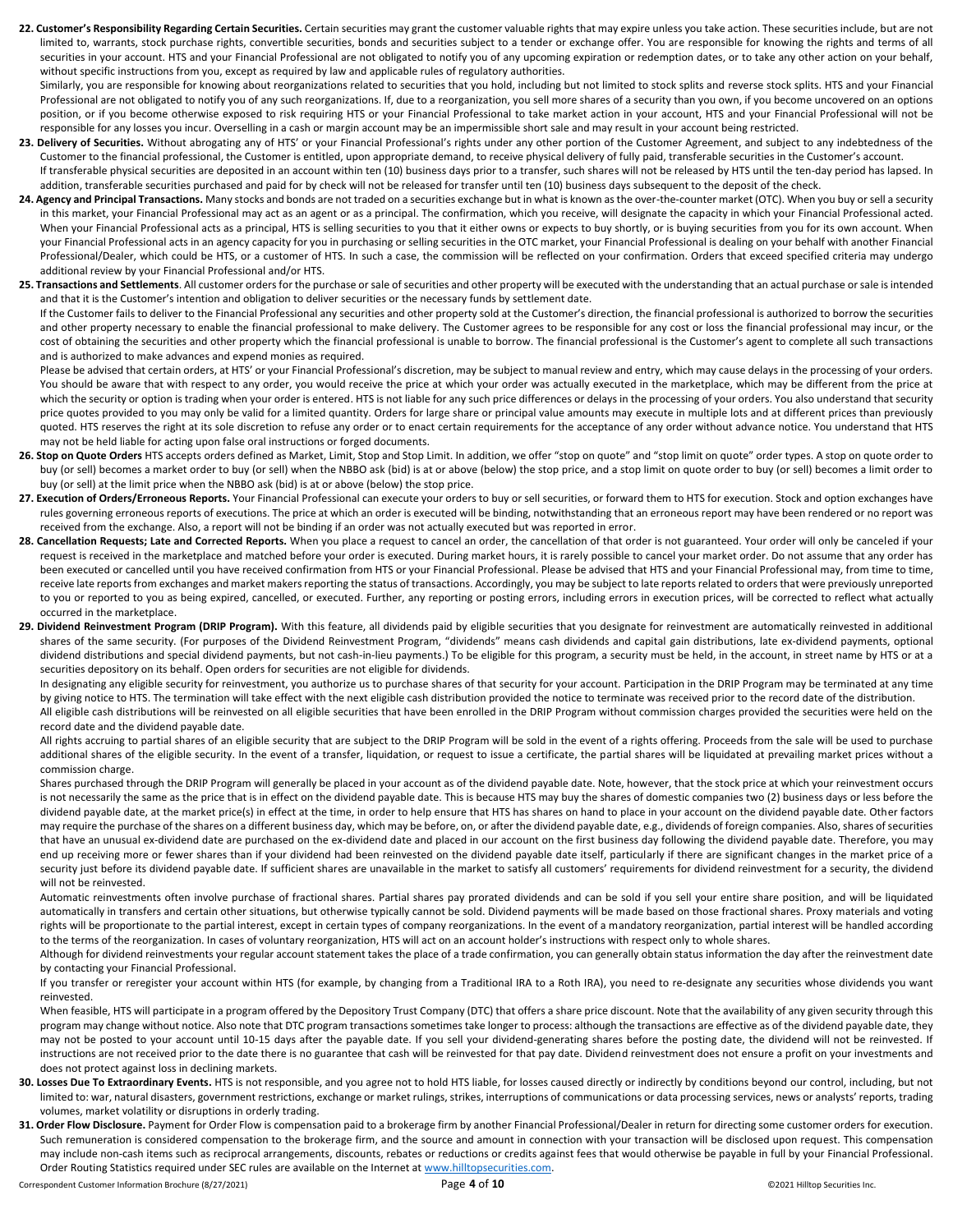32. Confirmations. The confirmation contains the complete terms of the trade. While HTS makes every effort to transmit reports of transactions accurately, errors do occasionally occur, especially during periods of heavy volume. If a transaction is not entirely in accordance with your understanding and directions, you must report the error to your Financial Professional in writing or by electronic mail within two (2) days after your receipt of the confirmation. HTS cannot be held responsible for the price as reported to you if your order was executed at another price. Furthermore, HTS cannot be held responsible for reports of transactions that have not, in fact, occurred. As soon as the error is discovered, the correct information will be reported to you as expeditiously as possible.

It is your responsibility to review upon receipt, all confirmations of transactions. If notification is not received within the specified time, you may not later claim the transaction(s) to be incorrect or unauthorized. HTS reserves the right to determine the validity of your objection. HTS may elect at any time to cease sending confirmations for transactions effected pursuant to a periodic plan or an investment company plan. Periodic plan and investment company plan transactions will be provided in Customer account statements.

- 33. S&P Disclaimer. S&P data or information, including S&P ratings, (the "S&P Content") is provided only for your personal, individual use and not for any use or for the benefit of any other individual or organization; and redistribution of the S&P Content is prohibited without S&P's consent.
- **34. Worthless and Non-Transferable Securities.** Any securities positions for which (i) we are unable to find a market to conduct a liquidation of the security; (ii) we are unable to find an independent transfer agent employed by the issuer to conduct a stock transfer or (iii) costs involved in the sale of the security are greater than the proceeds generated from the sale, may be given a "worthless" status, at which time a Negative Response Letter will be mailed to you at the last known address on file with HTS with specific instructions set forth therein regarding the worthless securities.
- 35. Access Equals Delivery. HTS has adopted the "Access Equals Delivery" (AED) model that permits securities issuers and their intermediaries to satisfy their prospectus delivery requirements for certain products by making their prospectus available online on the Internet. To obtain electronic copies of notices, offering documents, and other information for available products please visit the websites listed in the Terms and Conditions section of your Trade Confirmation. Printed copies of the final prospectus related to your transactions are also available upon request.
- **36. Cost Basis** Effective January 1, 2011, as a result of the Energy Improvement and Extension Act of 2008, we report your cost basis, short term and long term capital gain/loss information to the Internal Revenue Service (IRS) after the sale of your securities. HTS will use the First In First Out (FIFO) cost basis default accounting method on all lots sold unless you notify your Financial Professional in writing to use an alternate cost basis accounting method. The current Cost Basis regulations phase in changes to Form 1099 B reporting requirements by security category as follows:
	- Effective January 1, 2011 shares of stock in a Corporation inclusive of REITs (Real Estate Investment Trusts), Closed End Funds, American Depository Receipts (ADRs) and Exchange Traded Funds (ETFs).
	- Effective January 1, 2012 stock in Open End Funds, Regulated Investment Companies (RICs), and Dividend Reinvestment Plans (DRPs) which are eligible for the alternate average basis accounting method.
	- Effective January 1, 2014 less complex debt instruments, options, commodity derivatives or any other financial security identified by the Treasury.
	- Effective January 1, 2016 more complex debt instruments.

The IRS requires separate 1099 B Forms to be issued to you if you have sold both "covered" and "noncovered" securities. "Covered" securities are defined as stock acquired for cash after January 1, 2011 which is reportable under the new cost basis rules for the tax year 2011, Open End Funds, DRPs and RICs acquired for cash after January 1, 2012 which is reportable under the new cost basis rules for the tax year 2012, and bonds, options, commodity derivatives or any other financial security identified by the Treasury not covered in the current Cost Basis Regulations for the tax year 2012. "Noncovered" securities are securities acquired for cash prior to the effective date applicable to that security type, and are not subject to cost basis reporting.

In addition to reporting your basis amount for "covered" securities we are required to report whether the transaction results in short term or long term characterization. Short sales are reported in the tax year the short position is closed. We are also required to incorporate wash sale rules in basis calculation for identical securities with the same CUSIP number held in the same account, as well as take into account corporate actions for cost basis reporting effective January 1, 2011.

 Effective January 1, 2012 we are required to identify all corporations as either a S Corporation or a C Corporation. In addition, we are required to report 1099 B cost basis information for S Corporations for "covered" securities. Sales proceeds, or amounts reported on the 1099 B for S Corporations are subject to backup withholding if we do not have Form W-9. All corporate accounts are considered as S Corporations until we receive a new W-9, which has a new identification feature for C Corporations and S Corporations, effective January 1, 2012.

Please note that if you own securities which are subject to the 2011 1099 B cost basis reporting rules and you do not want your 1099 B long or short term gain/loss reported using FIFO for a specific security, you must notify your Financial Professional on or before settlement date of the sale of the security as to which tax lot you wish sold.

Please be advised if you currently have standing instructions for the accounting method used for "noncovered" securities, HTS needs new, separate additional standing instructions for the accounting method for your "covered" securities acquired in 2011.

As of 2012, mutual funds and securities subject to a dividend reinvestment program may use cost basis averaging as the accounting method. If we are currently averaging the basis of any of these securities acquired before 2012, we plan to make a single-account election pursuant to the IRS regulations and treat those securities as "covered" securities even though acquired before 2012, unless you instruct us in writing to do otherwise, that is, to use another method of basis calculation for those securities acquired in 2012 or later. If you do not elect otherwise, then upon our making the single-account election, any newly acquired securities will be averaged with the older existing securities, as long as acquired in the same account with the same CUSIP number. Unless you contact your Financial Professional and wish to change this single-account election, it may only be done prospectively. If by 2012, we are not currently averaging any of your mutual funds or stock subject to a dividend reinvestment plan, and your accounting preference is not FIFO, we will require your request for an alternate accounting method to be in writing. You may make the average basis election at any time, effective for sales or other dispositions of stock after you notify your Financial Professional. The election must identify each account you have with us and each stock in that account to which the election applies. The election may specify that it applies to all accounts with us including accounts you subsequently establish with us.

The IRS Cost Basis Regulations can be found on the IRS website with these links:

## [http://www.irs.gov/irb/2010-47\\_IRB/pt04.html](http://www.irs.gov/irb/2010-47_IRB/pt04.html)

## <http://edocket.access.gpo.gov/2010/pdf/2010-25504.pdf>

#### [http://www.irs.gov/irb/2013-20\\_IRB/ar07.html](http://www.irs.gov/irb/2013-20_IRB/ar07.html)

In addition to the Accounting Method election options, the following elections are available to you:

 Currently, Hilltop Securities Inc. defers the Market Discount of fixed income market discount accretion. You may choose to recognize Market Discount over the period you own the bond and include it in your income currently as interest income. If you do not make this choice, the following rules generally apply.

- o When you dispose of a bond, you must treat any gain as ordinary interest income, up to the amount of the accrued market discount.
- o You must treat any partial payment of principal on the bond as ordinary interest income, up to the amount of the accrued market discount.
- o If you borrow money to buy or carry a bond, your deduction for interest paid on the debt is limited.

 • Hilltop Securities Inc. defaults to the Constant Yield method for the accretion of Market Discount calculation. You may however choose the Straight Line method for the accretion of the Market Discount calculation. Please refer to the IRS Publication 550.

 • You may choose to amortize a taxable bond premium (generally done over the life of the bond). A portion of the premium reduces the amount of interest included in your income. Hilltop Securities Inc. by default amortizes taxable bond premium. Please refer to the IRS Publication 550.

## **Cost Basis Methods**

It is your responsibility to choose the cost basis method appropriate to your tax situation. Failure to select the proper cost basis method may cause you to pay more tax than necessary. HTS does not provide tax advice and encourages you to consult with your tax professional regarding this decision.

## **Default Cost Basis Methods**

We apply the IRS default method for fixed income securities unless you inform us of a preferred method.

We do not issue tax advice as you are responsible for accurately reconciling and reporting the sales of your securities impacted by the new cost basis regulations. If you have additional **questions, please seek the advice of your CPA or tax professional.**

37. Account Statements. You should carefully examine your account statement as soon as you receive it. If you feel that there is an error on the statement, you must notify HTS immediately in writing, but in no event later than 10 days after the date the statement is first made available to you (e.g., eDelivery, Momentum Client or other means provided by Your Financial Professional), on which the error first appeared. If you fail to receive your statement within a reasonable time after it usually appears, contact HTS promptly. Failure to comply with this notification requirement may bar you from claiming on any error involving your account(s).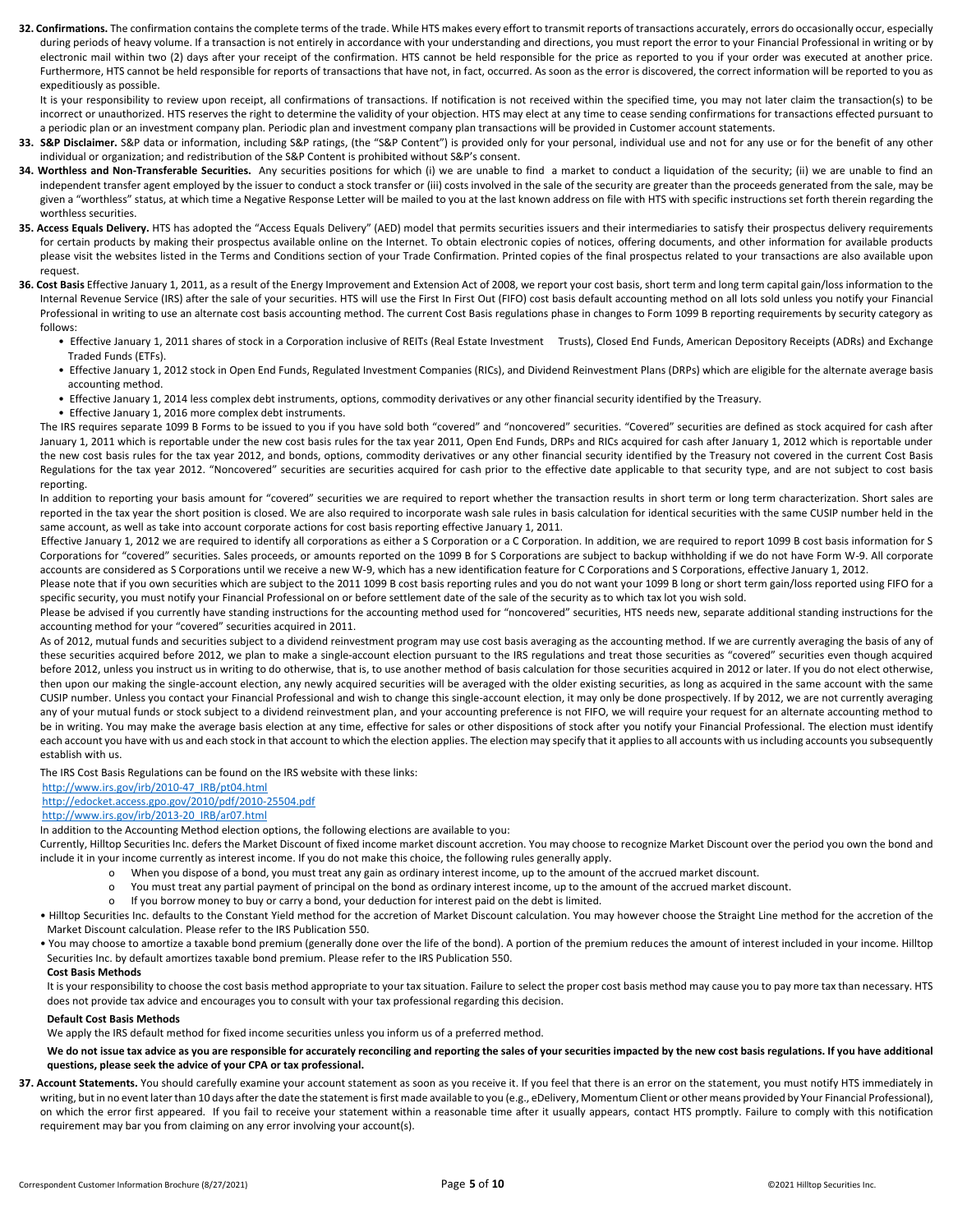In addition, you must notify HTS about any unauthorized activity within ten (10) days after the date the statement is first made available to you (e.g., eDelivery, Momentim Client or other means provided by Your Financial Professional), on which the unauthorized activity first appeared. If you do not alert HTS to the first unauthorized transaction in a series of related unauthorized transactions within such notification period, you may be barred from making a claim for any further activity in an ongoing series of unauthorized transactions.

- 38. Notices and Other Communications. Notices including, but not limited to, initial and maintenance calls, delivered to the Customer's address of record or to the email address provided will be deemed to have been personally delivered to the Customer, whether actually received or not. Any notices requiring immediate verbal delivery left for you on your answering machine, or otherwise, will be deemed to have been delivered to you, whether you actually received it or not.
- 39. Monitoring and Recording Telephone Conversations and Email. HTS reserves the right to monitor and record any or all telephone conversations and electronic communications between you and HTS and any of HTS' employees or agents.
- 40. Safeguarding Your Securities. Your assets that remain in HTS' custody are insured against loss from fire, theft and forgery under mandated insurance programs and protected against business failure under the federally backed SIPC.
- **41. Securities Industry Protection Corporation (SIPC) and Excess SIPC Coverage.** HTS is a member of SIPC, which protects the securities customers of its members up to \$500,000 (including \$250,000 for claims for cash). In addition, HTS has purchased Excess SIPC Insurance which covers the net equity of customers' accounts up to an aggregate of \$200 million from underwriting syndicates at Lloyd's of London. This coverage is offered over and above the coverage provided by SIPC. SIPC and Excess SIPC covers accounts of the member firm in the event of a member's bankruptcy or insolvency. SIPC and Excess SIPC Insurance Coverage do not protect against losses due to market fluctuation or any decline in market value of your securities. An explanatory brochure is available a[t www.sipc.org](http://www.sipc.org/) or by calling (202) 371-8300.
- 42. Fees and Charges. You understand that HTS and your Financial Professional may charge commissions and other fees for execution or any other service furnished to you, and you agree to pay such commissions and fees, including all associated collection costs. You acknowledge and agree that such commission rates and fees are determined and set by HTS or your Financial Professional and are subject to change at any time. You agree to pay any applicable fees charged by an electronic communications network (ECN), as well as, all applicable federal, state, local and foreign fees and taxes. A schedule of HTS' fees is attached as Schedule A.
- 43. Satisfaction of Indebtedness. Your securities and other property, in any account in which you have an interest, will be subject to a lien for the discharge of any and all indebtedness or any other obligations. All securities and other property of yours will be held by HTS or your Financial Professional as security for the payment of any such obligations or indebtedness in any account that you may have an interest, subject to applicable law. HTS or your Financial Professional may, at any time and without prior notice to you, use and/or transfer any or all securities and other property in any account(s) in which the Customer has an interest.

 Further, you agree to satisfy, upon demand, any indebtedness, and to pay any debit balance remaining when the account is closed. Customer account(s) may not be closed without HTS first receiving all securities and other property for which the account is short, and all funds due for all securities and other property in which the account(s) are long. You further agree to reimburse HTS for any and all expenses.

**44. Indemnification and Limitation of Liability.** You agree to indemnify and hold harmless HTS, and its officers, directors, employees, agents, financial professionals, and representatives (Indemnified Parties), the company through which your independent brokerage firm clears from any and all claims, losses, liabilities, costs, damages, and expenses, including reasonable attorney's fees, that may be brought, made, or assessed against any Indemnified Parties caused by, arising out of, or resulting from (i) your failure or refusal to follow any directions or instructions from the Indemnified Parties regarding your Accounts, or (ii) the use in any manner by you of the services provided by HTS pursuant hereto, except where such results from the gross negligence or willful misconduct of the Indemnified Parties. In no event shall the Indemnified Parties be liable to you, or anyone claiming by, under, or through you, or on your behalf, for any indirect, incidental, consequential, or special damages arising from this Customer Agreement.

#### **45. Arbitration Agreement and Disclosures.**

 **The Customer Agreement contains a pre-dispute arbitration agreement clause. By signing an arbitration agreement the parties agree as follows:**

- **ALL PARTIES TO THIS AGREEMENT ARE GIVING UP THE RIGHT TO SUE EACH OTHER IN COURT, INCLUDING THE RIGHT TO A TRIAL BY JURY, EXCEPT AS PROVIDED BY THE RULES OF THE ARBITRATION FORUM IN WHICH A CLAIM IS FILED.**
- **ARBITRATION AWARDS ARE GENERALLY FINAL AND BINDING. A PARTY'S ABILITY TO HAVE A COURT REVERSE OR MODIFY AN ARBITRATION AWARD IS VERY LIMITED.**
- **THE ABILITY OF THE PARTIES TO OBTAIN DOCUMENTS, WITNESS STATEMENTS AND OTHER DISCOVERY IS GENERALLY MORE LIMITED IN ARBITRATION THAN IN COURT PROCEEDINGS. • THE ARBITRATORS DO NOT HAVE TO EXPLAIN THE REASON(S) FOR THEIR AWARD UNLESS, IN AN ELIGIBLE CASE, A JOINT REQUEST FOR AN EXPLAINED DECISION HAS BEEN SUBMITTED BY ALL PARTIES TO THE PANEL AT LEAST 20 DAYS PRIOR TO THE FIRST SCHEDULED HEARING DATE.**
- **THE PANEL OF ARBITRATORS WILL TYPICALLY INCLUDE A MINORITY OF ARBITRATORS WHO WERE OR ARE AFFILIATED WITH THE SECURITIES INDUSTRY.**
- **THE RULES OF SOME ARBITRATION FORUMS MAY IMPOSE TIME LIMITS FOR BRINGING A CLAIM IN ARBITRATION. IN SOME CASES, A CLAIM THAT IS INELIGIBLE FOR ARBITRATION MAY BE BROUGHT IN COURT.**
- **THE RULES OF THE ARBITRATION FORUM IN WHICH THE CLAIM IS FILED, AND ANY AMENDMENTS THERETO, SHALL BE INCORPORATED INTO THE CUSTOMER AGREEMENT. THE CUSTOMER AGREES, AND, BY CARRYING AN ACCOUNT FOR THE CUSTOMER, THE FINANCIAL PROFESSIONAL AGREES, THAT ALL CONTROVERSIES THAT MAY ARISE AMONG THE CUSTOMER, THE FINANCIAL PROFESSIONAL, AND HTS CONCERNING ANY TRANSACTION OR THE CONSTRUCTION, PERFORMANCE, OR BREACH OF THIS OR ANY OTHER AGREEMENT AMONG THE CUSTOMER, THE FINANCIAL PROFESSIONAL AND HTS PERTAINING TO SECURITIES AND OTHER PROPERTY, WHETHER ENTERED INTO PRIOR, ON, OR SUBSEQUENT TO THE DATE HEREOF, SHALL BE DETERMINED BY ARBITRATION. ANY ARBITRATION UNDER THIS AGREEMENT SHALL BE CONDUCTED PURSUANT TO THE FEDERAL ARBITRATION ACT BEFORE FINRA OR THE MUNICIPAL SECURITIES RULEMAKING BOARD AND IN ACCORDANCE WITH THE RULES THEN PREVAILING AT THE SELECTED ORGANIZATION. THE CUSTOMER MAY ELECT IN THE FIRST INSTANCE WHETHER ARBITRATION SHALL BE BY FINRA OR THE NYSE, BUT IF THE CUSTOMER FAILS TO MAKE SUCH ELECTION, BY REGISTERED LETTER OR BY OVERNIGHT COURIER ADDRESSED TO THE FINANCIAL PROFESSIONAL AT THE FINANCIAL PROFESSIONAL'S MAIN OFFICE, BEFORE THE EXPIRATION OF TEN (10) DAYS AFTER RECEIPT OF A WRITTEN REQUEST FROM THE FINANCIAL PROFESSIONAL TO MAKE SUCH ELECTION, THEN THE FINANCIAL PROFESSIONAL MAY MAKE SUCH ELECTION. THE AWARD OF THE ARBITRATORS, OR OF THE MAJORITY OF THEM, SHALL BE FINAL, AND JUDGMENT UPON THE AWARD RENDERED MAY BE ENTERED IN ANY COURT, STATE OR FEDERAL, HAVING JURISDICTION. FURTHER, NO PERSON SHALL BRING A PUTATIVE OR CERTIFIED CLASS ACTION TO ARBITRATION, NOR SEEK TO ENFORCE ANY PRE-DISPUTE ARBITRATION AGREEMENT AGAINST ANY PERSON WHO HAS INITIATED IN COURT A PUTATIVE CLASS ACTION, OR WHO IS A MEMBER OF A PUTATIVE CLASS WHO HAS NOT OPTED OUT OF THE CLASS WITH RESPECT TO ANY CLAIMS ENCOMPASSED BY THE PUTATIVE CLASS ACTION UNTIL: (i) THE CLASS CERTIFICATION IS DENIED (ii) THE CLASS IS DECERTIFIED, OR (iii) THE CUSTOMER IS EXCLUDED FROM THE CLASS BY THE COURT. SUCH FORBEARANCE TO ENFORCE AN AGREEMENT TO ARBITRATE SHALL NOT CONSTITUTE A WAIVER OF ANY RIGHTS UNDER THE CUSTOMER AGREEMENT EXCEPT TO THE EXTENT STATED HEREIN.**

#### **MARGIN DISCLOSURE STATEMENT**

This statement is being furnished to you to provide some basic facts about purchasing securities on margin, and to alert you to the risks involved with trading securities in a margin account. Before trading securities in a margin account, you should carefully review the Margin Agreement provided by your brokerage firm (the Firm). Consult your Financial Professional regarding any questions or concerns you may have with your margin accounts.

When you purchase securities, you may pay for the securities in full or you may borrow part of the purchase price from HTS. If you choose to borrow funds, a margin account will be opened and interest will be charged on amounts borrowed by you from HTS. The securities purchased are collateral for the loan to you. If the securities in your account decline in value, so does the value of the collateral supporting your loan, and, as a result, HTS or your Financial Professional can take action, such as issue a margin call and/or sell securities or other assets in any of your accounts held with HTS, in order to maintain the required equity in the account.

It is important that you fully understand the risks involved in trading securities on margin. These risks include the following:

- **Interest on Account Balances.** All balances in the Cash and Margin account types will be net together. If the netting results in a settled debit, debit interest will be charged. If netting results in a settled credit, credit interest will be paid. Interest will be charged on those net debit balances that accrue \$1.00 or greater of interest during the month. Please consult your Financial Professional for additional information.
- You can lose more funds than you deposit in the margin account. A decline in the value of securities that are purchased on margin may require you to provide additional funds to HTS to avoid the forced sale of those securities or other securities or assets in your account(s).
- The Firm or HTS can force the sale of securities or other assets in your account(s). If the equity in your account falls below the maintenance margin requirements or HTS' higher "house" requirements, HTS or your Financial Professional can sell the securities or other assets in any of your accounts held at HTS to cover the margin deficiency. You also will be responsible for any shortfall in the account after such a sale.
- Your securities or other assets may be sold without contacting you. Some investors mistakenly believe that HTS or your Financial Professional must contact the customer for a margin call to be valid, and that HTS or your Financial Professional cannot liquidate securities or other assets in customer accounts to meet the call unless HTS or your Financial Professional have contacted customers first. This is not the case. Most firms will attempt to notify customers of margin calls, but firms are not required to do so. However, even if a firm has contacted a customer and provided a specific date by which the customer can meet a margin call, the firm can still take necessary steps to protect their financial interests, including immediately selling the securities without notice to the customer.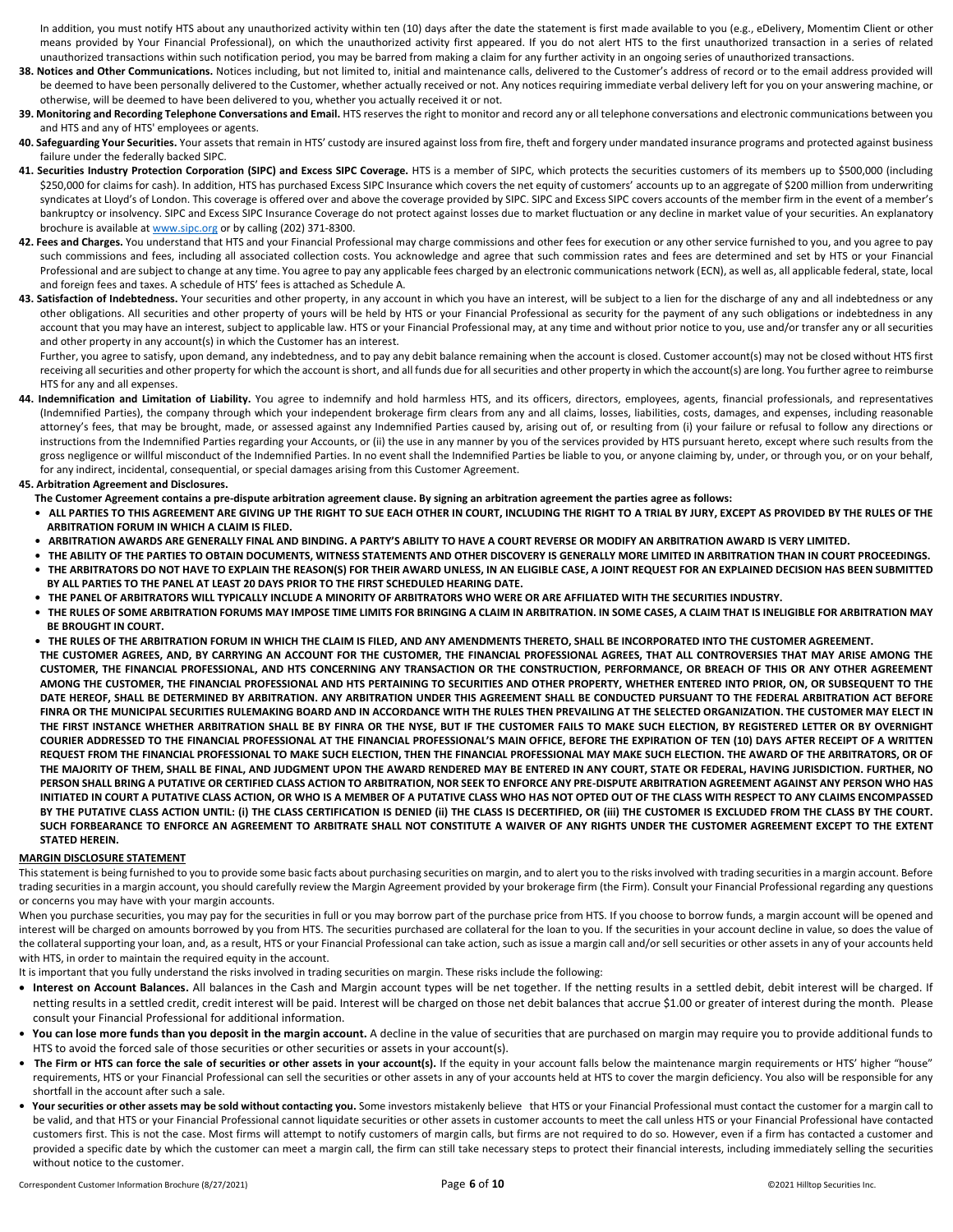- You are not entitled to choose which securities or other assets in your account(s) are liquidated or sold to meet a margin call. Because the securities are collateral for the margin loan, HTS or your Financial Professional has the right to decide which security to sell in order to protect HTS' interests.
- **"House" maintenance margin requirements may be increased at any time without advance written notice.** These changes in HTS' policy often take effect immediately and may result in the issuance of a maintenance margin call. Your failure to satisfy the call may cause HTS or your Financial Professional to liquidate or sell securities in your account(s).
- **You are not entitled to an extension of time on a margin call.** While an extension of time to meet margin requirements may be available to customers under certain conditions, a customer does not have a right to the extension.
- **Please see Schedule A below for additional information regarding HTS' standard margin rates.**

#### **MARGIN & SHORT ACCOUNT AGREEMENT**

In consideration for HTS and your Financial Professional opening or maintaining one or more margin accounts on your behalf, you confirm and agree to the following:

- 1. The terms and provisions of the Customer Agreement apply to accounts of HTS and the Financial Professional/Dealers for which it clears. This provision of the Customer Agreement shall be considered supplementary to the Cash Account Agreement that you have signed. Except as specifically amended by the Customer Agreement, all the terms and conditions set forth in the Cash Account Agreement shall remain effective with respect to your margin account.
- 2. One of the services provided, is to permit you to maintain a margin account and borrow money on marginable securities using credit extended by HTS. Not all securities are marginable. If you do not know whether the security you plan to purchase is marginable, please consult with your Financial Professional before you make the purchase.
- 3. A margin account involves HTS extending credit to you based on the marginable securities in your account as collateral. Margin is the amount you pay when you use HTS' credit to purchase a security. At the time that you open a margin account, you must furnish your Financial Professional with the information required for all other accounts, as well as a signed Margin Agreement which contains loan terms and provisions, enabling HTS to pledge or lend securities carried for your account.
- 4. Margin requirements are twofold. First, there is an initial margin requirement at the time of purchase; and second, there is a minimum margin equity that must be maintained in your account. In most cases, the minimum amount due initially is established by the Federal Reserve Board in accordance with Regulation T. This requirement is expressed as a percentage of the purchase price and it may change from time to time. For example, if the margin requirement is 50%, and you purchase a stock costing \$5,000.00 plus commission, you are only required to deposit 50% of that amount. Under Regulation T, your margin must be deposited into the account by settlement date. The balance due on the purchase will be loaned to you by HTS, and your account will be debited. You are required to pay interest on the amount advanced as you would on any other loan.
- 5. HTS holds the securities you buy as collateral (unless loaned out as described below) for your debt. Although HTS retains your securities as collateral, you receive credit for all dividends or interest, and you may direct your Financial Professional to sell your stock so long as your account is in good order. The settlement date for purchases and sales of most securities made in margin accounts is usually two (2) business days from the date of the transaction.
- 6 In addition to the initial margin requirements of the Federal Reserve Board, the NYSE requires a customer opening a margin account to have minimum initial equity of \$2,000 in the account. For example, if your initial purchase of stock costs \$2,400, you will have to deposit \$2,000 rather than \$1,200 which would be required by the Federal Reserve Board (assuming the Regulation T requirement is 50%).
- 7. The NYSE also sets minimum maintenance requirements. Under present Exchange rules, the margin that must be maintained in an account is 25% of the market value of all securities "long" in the account. The HTS minimum maintenance requirement is 30%. For other securities, such as bonds, there may be a somewhat higher or lower requirement, depending on the security. In accordance with the terms of the Margin Agreement, HTS can increase the margin maintenance requirement at any time, i.e., in cases where there is a lack of diversification in an account's collateral or a preponderance of low priced or infrequently traded securities. If the equity in your account falls below 30% due to a decline in the market value of your securities, it will be necessary for you to deposit additional marginable securities or make cash payment to reduce your indebtedness.
- 8. If your equity falls below the minimum maintenance requirement established by HTS, you will usually receive a margin call notice informing you of the additional collateral required to bring your account above the minimum level. Further, if HTS considers it necessary, HTS may require you to immediately deposit cash or collateral into your account prior to any applicable settlement date in order to assure due performance of your open contractual commitments. HTS does not have to grant a customer an extension on a margin call. If you fail to meet a margin call, HTS has the right to force the sale of any or all securities and other property in your account; buy any or all securities and other property which may be short in your account; cancel any or all open orders; and/or close any or all outstanding contracts to meet any obligations to HTS. This is at the discretion of HTS and may be done without further notice to or contact with you. HTS reserves the right to select the securities to be sold.

In addition, market conditions may make it difficult for HTS to send you a margin call. The volatility of the market may require HTS to take immediate action without demand for additional collateral, or prior notice of sale or purchase, or other notice or advertisement, to protect HTS' interests. HTS can unilaterally force the sale of securities in a customer's account at anytime without being required to contact the customer. It should be noted that prior notices in the form of a margin call should not be construed as a waiver of HTS' right to take immediate action in your account to protect HTS' interests at some future date, without making a margin call.

9. It is important that you understand the nature of the debit balance in your account and how it is computed. A debit balance represents money that HTS has loaned to you. As previously noted, when you purchase securities on margin, you must pay the amount of money required by Regulation T and the balance of the purchase price is loaned to you by HTS. It is this loan portion which creates the debit balance and upon which interest is charged. Each additional purchase made on margin adds to your debit balance, and any other charge that is assessed against your account (including interest charges) increases your debit balance. It is very important to understand that unlike in a cash account, you can lose more funds than deposited in your account if the value of your investments declines.

All securities which HTS may at any time be holding for you or which may be in HTS' possession are subject to a general lien for the discharge of your indebtedness and other obligations to HTS. This lien is equal to the amount of money that you owe HTS or your Financial Professional.

- 10. You authorize HTS to lend any securities or other property held by HTS in your margin account and to carry such property in HTS' customer loans. Such property may be pledged, repledged or hypothecated by HTS without notice to you, for equal or greater amounts due to HTS. HTS shall have no obligation to retain a like amount of similar securities or property.
- 11. HTS may loan out (to itself or others) the securities that collateralize your margin debit. If it does, securities are first loaned to HTS prior to lending to others. You may not receive, with respect to securities that are lent, certain benefits that normally accrue to a securities owner, such as the ability to exercise voting rights, or to receive interest, dividends, or other distributions. The individual or entity to which the securities are lent will accrue these benefits except for cases in which the securities are loaned to and held by HTS and not loaned to another party. If HTS holds the lent securities, you will continue to accrue these benefits. Although you may receive substitute payments in lieu of distributions, these payments may not receive the same tax treatment as actual interest, dividends, or other distributions, and you may therefore incur additional tax liability for substitute payments. HTS may allocate substitute payments by lottery or in any other manner permitted by law, rule, or regulation. Currently, these substitute payments are allocated according to the number of shares an account holds, with the larger accounts receiving payment first. Please note that any substitute payments HTS makes are voluntary and may be discontinued at anytime. However, at this point in time, substitute payments have never been discontinued.
- 12. A short sale is a transaction in which you sell a security that you do not own. HTS borrows the security on your behalf for delivery to the purchaser. Prior approval is required on all short sales. There may be certain costs associated with the securities that HTS borrows on your behalf, and you agree to pay such costs, including all associated collection costs. You acknowledge and agree that such costs are determined by the party from which HTS borrows the security, HTS or your Financial Professional and are subject to change at any time. The credit generated by any short sale does not reduce your debit balance for the purpose of computing interest until the short position is covered, either by delivery of the security or by purchasing it. Always bear in mind that your short credit may be reduced substantially, or possibly lost altogether, when you cover your short credit may be reduced substantially, or possibly lost altogether, when you cover your short position by purchasing the security. There are special margin requirements on a short sale. NYSE rules presently require for maintenance margin on short sales: (i) \$2.50 per share or 100% of the current market value, whichever is greater, of each stock short in the account selling at less than \$5 per share, or, (ii) \$5 per share; or 30% of the current market value, whichever is greater, of each stock short in the account selling at \$5 per share or above.
- 13. If the security that you sold short appreciates in market price over the selling price, interest will be charged on the appreciation in value. If the security that you sold short depreciates in market price, interest on any debit balance in your account is reduced in relation to the depreciation in value. The daily closing price is used to determine any appreciation or depreciation of the security sold short. This practice is known as "marking-to-the-market".

The annual rate of interest which HTS charges on your debit balance is determined by HTS' cost of borrowing money and other factors. Your rate of interest may be changed without notice. Please see Schedule A below for additional information regarding HTS' standard margin rates.

14. Interest on margin accounts will be charged on the settled margin balance in your account. The annual rate of interest which will be charged on your settled margin balance may vary from the HTS Base Rate, depending on the amount of the settled debit balance in your account. Each day this interest is accumulated into a monthly total. The normal interest period ends on the last business day of the monthly statement cycle. Interest is computed by multiplying the daily debit balance by the daily interest rate (1/360 of the annual interest rate) times the number of days in the interest period. If during any interest period there is a change in interest rates, applicable to your account, separate computations will be made for each interval in which there is a change in the rate during the interest period. When the rate changes during an interest period, a blended rate will be calculated based on the number of days each interest rate is in effect during that period.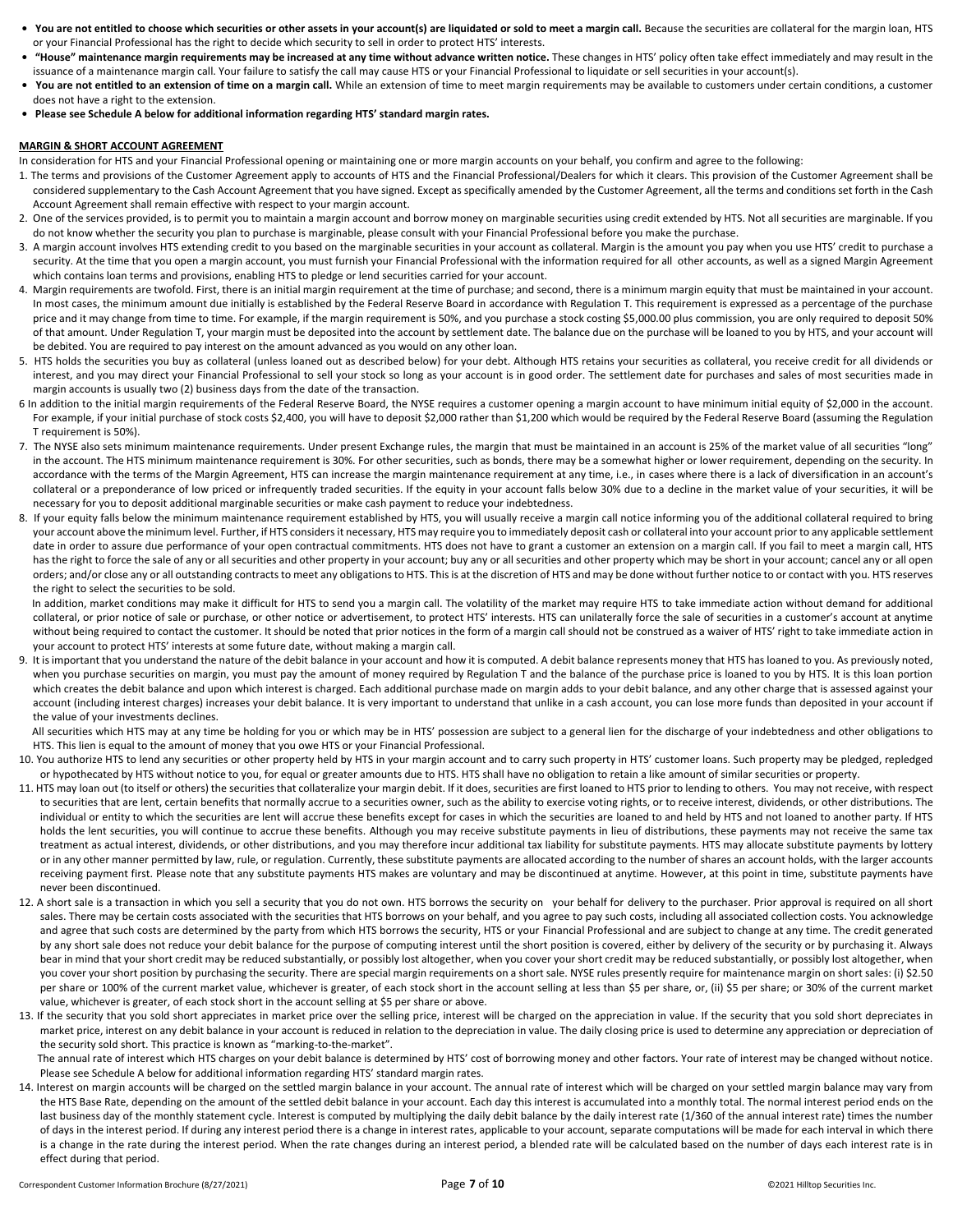#### **15. I acknowledge that I have read, understand, and agree to be bound by the pre-dispute Arbitration Clause contained herein.**

#### **OPTION ACCOUNT AGREEMENT**

In connection with any transactions in Put and Call options (including combinations of the two) that HTS and/or your Financial Professional may handle, purchase, sell, and/or endorse for your account, you confirm and agree to the following:

- 1. The terms and provisions of the Customer Agreement apply to accounts of HTS and the Financial Professional/Dealers for which it clears. This provision of the Customer Agreement shall be considered supplementary to the Cash and Margin Agreement(s) (if applicable) that you have signed. Except as specifically amended by the Customer Agreement, all the terms and conditions set forth in the Cash Account Agreement and the Margin & Short Account Agreement shall remain effective with respect to your option account.
- 2. By signing the Option Agreement, you acknowledge your understanding of the risks involved in dealing in options. Where the term "option" is used, this includes all standardized Put and Call options issued by the Options Clearing Corporation.
- 3. You acknowledge receipt of the current Options Clearing Corporation Disclosure Document and the Special Statement for Uncovered Option Writers, if applicable, and confirm that all your option transactions are subject to the rules and regulations of the Options Clearing Corporation, the appropriate option exchange, FINRA, and any additional terms and conditions which may be imposed.
- 4. You agree that acting alone or in concert with others, you will not exceed the position and exercise limits imposed by the Options Clearing Corporation or other regulatory bodies. You further understand that it may be necessary to report your position in a class of options having the same underlying security to the proper regulatory authority, indicating your name, address, and Social Security number.
- 5. You acknowledge that you have furnished your Financial Professional with your financial information and investment objectives. Should your financial situation or investment objectives change, you will notify your Financial Professional immediately. HTS or your Financial Professional reserve the right to deny, revoke or discontinue option privileges on any account.
- 6. You acknowledge that HTS or your Financial Professional have the right to determine whether an order is acceptable, as well as, the position limits that HTS or your Financial Professional are prepared to undertake for your account.
- 7. You acknowledge that both the purchase and sale (writing) of Put and Call options involve a high degree of risk and are not suitable for all investors. You are aware that you should not purchase an option unless you are able to sustain a total loss of the premium (cost of option) and the costs associated with purchasing the option. Further, you are aware that you should not sell (write) an option unless you own the underlying security or are in a position to assume the substantial risks inherent in writing "naked" options. You agree not to hold the financial professional liable for any loss incurred due to the purchase or sale of such securities.
- 8. You are aware that when you purchase an option, you must pay the full premium and that an option purchase cannot be margined. In addition, there are special margin requirements governing the sale of options with which you will become familiar before commencing an option program. Complete details on the margin requirements for options are available through your Financial Professional.
- 9. As additional consideration for the opening sale of Call option(s) for your accounts, you agree that you will not sell, during the life of such option(s), the underlying collateralizing securities until such option(s) are closed, exercised, expire, or you have been approved for and have met the collateral requirements established by the financial professional for carrying Uncovered Call options. You also agree that the financial professional, in the financial professional's sole discretion, may refuse any orders to sell such underlying securities which the financial professional receives from you or by means of a "give-up" basis through another financial professional unless, prior to such sale, you have met the collateral requirements established by the financial professional for carrying Uncovered Call options. The financial professional has the right, at the financial professional's sole discretion, to permit you to apply the proceeds of such sale to collateral requirements.
- 10. Since option contracts are traded for a specified period of time and have no value upon expiration, you agree to advise your Financial Professional if you wish to enter offsetting transactions by closing out your position or exercising the option prior to the expiration date. Failure to do this may result in the option expiring worthless, even though it might have a monetary value on the expiration date. You understand that you bear full responsibility for taking action to exercise or sell valuable options. In the absence of you notifying the financial professional to exercise a valuable options contract by 3:00 PM, CST, on the last business day prior to expiration date of the options contract, you agree that the financial professional may exercise the options contract on your behalf. This is in no way to be construed as an obligation on HTS' part to sell or exercise such options on your behalf.
- 11. You acknowledge that you are aware that all short American-style option positions are subject to assignment at any time and that European-style option contracts are only exercisable on the option's date of expiration. Since an American-style option provides an investor a greater degree of flexibility than a European-style option, the premium an American-style option is at least equal to or higher than the premium for a European-style option which otherwise has all the same features.
- 12. When HTS receives an exercise notice from the Options Clearing Corporation, HTS assigns the notice to a customer who is a writer of an identical option contract. Exercise assignment notices for option contracts are allocated among customer short positions pursuant to a procedure that randomly selects from among all customer short option positions that are subject to exercise. All short options positions are liable for assignment at any time. A more detailed description of HTS' random allocation procedure is available upon request.
- 13. If an exercise notice is assigned to your account, you must deliver the underlying security to HTS in the case of a Call, and deposit funds or securities with HTS in the case of a Put, sufficient to properly margin the security promptly.

#### **14. I acknowledge that I have read, understand, and agree to be bound by the pre-dispute Arbitration Clause contained herein.**

#### **INVESTMENT OBJECTIVES**

To ensure that you, the Customer, and HTS have a mutual understanding of the meaning of the investment objective terminology utilized on the New Account Application, the terms and corresponding definitions are contained therein. Please discuss any necessary clarifications of those terms with your Financial Professional.

#### **MUTUAL FUND BREAKPOINT DISCOUNT DISCLOSURE STATEMENT**

When investing in mutual funds it is important to understand sales charges, expenses, and management fees, as well as breakpoint discounts. For general information about these fees and discounts, please refer to the Mutual Fund Breakpoint Disclosure Statement located at www.hilltopsecurities.com. To request a copy of this disclosure by mail or fax, please contact your Financial Professional.

#### **MUNICIPAL CLIENT EDUCATION AND PROTECTION**

HTS is registered with the U.S. Securities and Exchange Commission and the Municipal Securities Rulemaking Board. Additional information regarding these organizations may be found at [www.sec.gov](http://www.sec.gov/) and [www.msrb.org.](http://www.msrb.org/) A municipal investor brochure is posted on the website of the Municipal Securities Rulemaking Board that describes the protections that may be provided by the Municipal Securities Rulemaking Board rules and how to file a complaint with an appropriate regulatory authority. Registration with the organizations does not imply any endorsement or approval has been granted to HTS.

#### **SCHEDULE A: COMMISSIONS AND OTHER FEES**

Your Financial Professional will set the commissions or miscellaneous fees, if any, to be charged to you on security transactions reflected on your confirmation. You should consult your Financial Professional for details of his commission charges. Commission and fees are subject to change without notice. Please contact your Financial Professional with any questions. Additional fees may apply.

Interest: HTS reserves the right to charge interest on: (i) payments to you before the settlement date on securities; (ii) payments to you for securities sold where good delivery of securities has not been made; and (iii) on debit balances where payment has not been received from you on or before the settlement date on securities purchased.

#### **The fee schedule below lists the fees that your Financial Professional may be charged by Hilltop Securities Inc. Your Financial Professional may have different fees and charges, and your Financial Professional should disclose those to you in writing.**

| <b>IMONEY MARKET</b>                       |         |
|--------------------------------------------|---------|
| Vision Check - Reorders                    | \$15    |
| Vision Check - Rush Orders                 | \$22.50 |
| Vision Check - Stop Payment                | \$25    |
| Vision Check - Returned Check              | \$25    |
| Vision Check - Photocopy of canceled check | \$10    |
| Vision Check Writing Termination           | \$25    |
| Visa Platinum Debit Card - Annual Fee      | \$50    |
|                                            |         |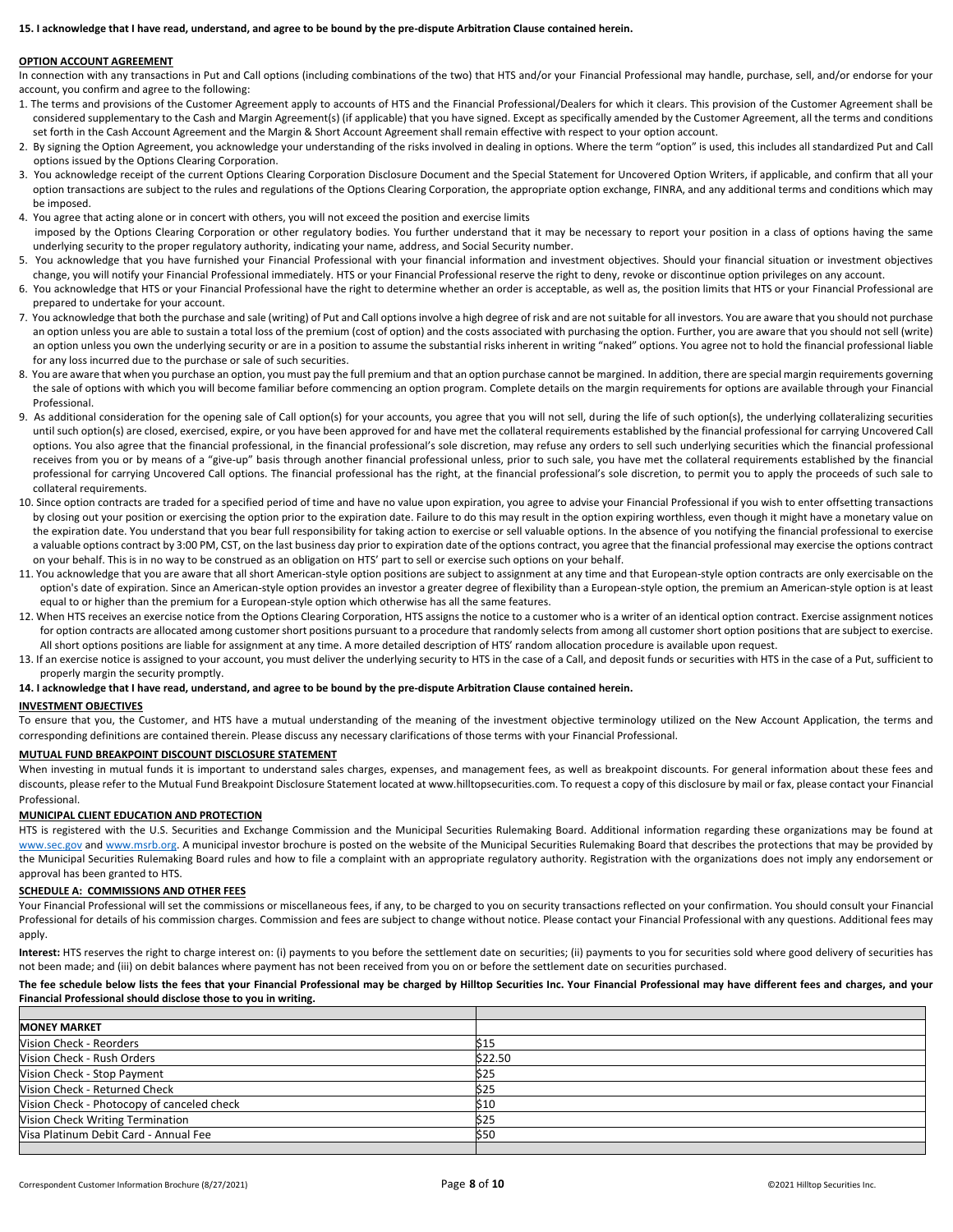| <b>ACCOUNT TRANSFER/DELIVERIES BETWEEN BROKER DEALERS OR OTHER</b>           |                                                                                 |
|------------------------------------------------------------------------------|---------------------------------------------------------------------------------|
| <b>AGENTS/MUTUAL FUND COMPANIES</b>                                          |                                                                                 |
| <b>Account Transfer Fee (ACAT)</b><br><b>Account Transfer Fee (Non-ACAT)</b> | \$100<br>\$150                                                                  |
| Delivery of Book Entry Securities (Per Issue)                                | \$25                                                                            |
| Receipt/Delivery of Foreign Securities                                       | \$100                                                                           |
|                                                                              |                                                                                 |
| <b>GENERAL</b>                                                               |                                                                                 |
| Wire Transfer - US Bank                                                      | \$20                                                                            |
| Wire Transfer - Foreign Bank                                                 | \$50                                                                            |
| Prepay Fee                                                                   | \$20                                                                            |
| Cleared Check Copy                                                           | \$20                                                                            |
| <b>Stop Payment</b><br><b>Returned Deposit Item</b>                          | \$25<br>\$35                                                                    |
| Returned Outgoing Wire Transfer Fee                                          | \$25                                                                            |
| Accommodation Fee                                                            | \$25                                                                            |
|                                                                              |                                                                                 |
| <b>DELIVERIES - MINIMUM FEES</b>                                             |                                                                                 |
| <b>Regular Next Day</b>                                                      | \$25                                                                            |
| <b>Priority Next Day</b>                                                     | \$30<br>\$40                                                                    |
| Saturday Delivery<br>Foreign Address                                         | \$60                                                                            |
| <b>USPS Priority Mail</b>                                                    | \$6                                                                             |
|                                                                              |                                                                                 |
| CERTIFICATES, DRS, DWAC, W/T & PROCESSING                                    |                                                                                 |
| Low-Priced/Large Quantity Review/Processing Fee                              | \$300*                                                                          |
| Legal Transfer Fee                                                           | \$50*                                                                           |
| Non-Equity Physical Processing Fee                                           | \$150*                                                                          |
| Non-DTCC Eligible Receipt/Delivery                                           | \$100*                                                                          |
| <b>RVP/DVP Fee</b><br>Certificate Handling Fee                               | \$50*<br>\$50                                                                   |
| DRS Deposit/Withdrawal                                                       | \$50*                                                                           |
| <b>DWAC Deposit/Withdrawal</b>                                               | $$75*$                                                                          |
| <b>Exercising Employee Stock Options</b>                                     | \$50*                                                                           |
| Canadian Deposit                                                             | \$150*                                                                          |
| Foreign Deposit                                                              | \$250*                                                                          |
| Canadian Settlement                                                          | \$50*                                                                           |
| Foreign Settlement                                                           | \$100*                                                                          |
| Transfer Agent Fee                                                           | Pass through fees*                                                              |
| <b>DTCC Deposit</b>                                                          | \$12                                                                            |
| <b>DTCC Legal Deposit</b>                                                    | \$50                                                                            |
| DTCC Withdrawal by Transfer                                                  | \$500                                                                           |
| DTCC/TA Reject<br><b>DTCC DRS Reject</b>                                     | \$125<br>\$75                                                                   |
| DTCC New York Window Settlement                                              | \$50*                                                                           |
| <b>DTCC Envelope Settlement Service</b>                                      | \$35                                                                            |
|                                                                              |                                                                                 |
| <b>OTHER FEES</b>                                                            |                                                                                 |
| Customer Research or Document Reproduction Fee                               | \$25 per hour                                                                   |
| Annual Safekeeping Fee                                                       | \$50 per position                                                               |
| <b>Bond Fees (Purchase or Sale)</b>                                          | \$5 for T-Bills and \$15 for T- Notes, T-Bonds and other Government Instruments |
| Redemption / Termination                                                     | \$25                                                                            |
| <b>Corporate Action Deposits</b>                                             | \$90                                                                            |
| Corporate Action Physical Certificates<br>Foreign Tax Elections              | \$6*<br>\$50                                                                    |
| Mandatory Corporate Action                                                   | \$10 per event                                                                  |
| Mutual Fund Positions Networking Fee                                         | \$50                                                                            |
| Mutual Fund Transaction Fee                                                  | Service fees may be charged                                                     |
| <b>Option Reporting Fee</b>                                                  | \$0.04 per contract                                                             |
| Private Placement / Limited Partnership Annual Safekeeping fee               | \$100                                                                           |
| Private Placement / Limited Partnership Re-registration of any kind          | \$75                                                                            |
| Private Placement / Limited Partnership Transfer in Purchase and Sale        | \$75                                                                            |
| <b>Voluntary Corporate Action Instruction</b>                                | \$50 per instruction                                                            |
|                                                                              |                                                                                 |
| <b>IRA</b><br><b>Annual Fee</b>                                              | \$45                                                                            |
| <b>Account Termination</b>                                                   | \$50                                                                            |
|                                                                              |                                                                                 |
| <b>OTHER RETIREMENT ACCOUNTS</b>                                             |                                                                                 |
| Qualified Plans                                                              | \$250 Primary Annual                                                            |
|                                                                              |                                                                                 |
| <b>HOLDING and REPORTING FEE</b>                                             | \$50                                                                            |